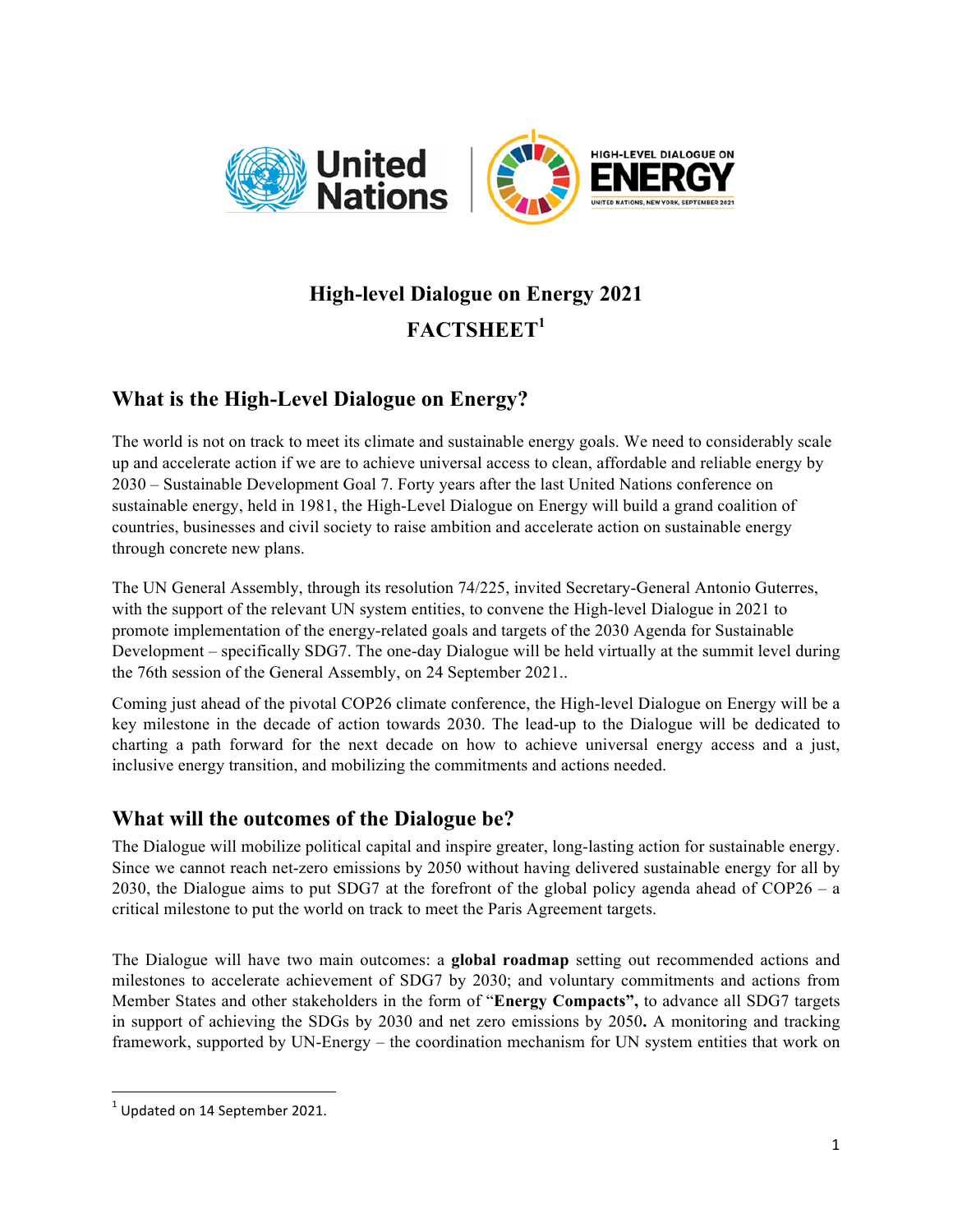energy issues -- will be established to ensure progress and enable reporting back on achievements over time.

**Energy Compacts** will bring together voluntary commitments and actions from Member States, cities, businesses, civil society organizations and other stakeholders, for achieving SDG 7 by 2030 and net zero emissions by 2050. Energy Compacts – including ambitious actions, commitments, policies, finance and investments -- will be aligned with and complement existing commitments, including the Nationally Determined Contributions (NDCs) under the Paris Agreement on climate change. A template and more information on the Energy Compacts can be found on the Dialogue's website.

### **How is the High-Level Dialogue structured?**

#### **Leadership**

UN-Energy Co-Chairs, Mr. Achim Steiner, Administrator of the UN Development Programme, and Ms. Damilola Ogunbiyi, Special Representative of the Secretary-General for Sustainable Energy for All, have been designated as the Dialogue Co-Chairs. Ms. Ogunbiyi also serves as the Dialogue High-level Champion.

The Under-Secretary-General for Economic and Social Affairs, Mr. Liu Zhenmin, has been designated as the Dialogue Secretary-General. Under his guidance, the United Nations Department of Economic and Social Affairs serves as the Secretariat for the Dialogue.

#### **Five Themes**

The High-level Dialogue is structured around five over-arching themes:

- 1) Energy access
- 2) Energy transition
- 3) Enabling SDGs through inclusive, just energy transitions
- 4) Innovation, technology and data
- 5) Finance and investment.

Each theme is supported by:

- 1) Member State Global Theme Champions represented at the ministerial level;
- 2) A multi-stakeholder Technical Working Group; and
- 3) A Ministerial-level Thematic Forum.

#### **Global Champions**

The Global Theme Champions have agreed to: 1) act as advocates on a specific Dialogue theme to advance SDG 7; 2) conduct outreach and mobilize Energy Compacts; 3) serve as a co-host for the Ministerial-level Thematic Forum on that theme; and 4) provide high-level advice to the Technical Working Group for that theme. The current list of thirty Global Theme Champions can be found here.

#### **Technical Working Groups**

Each theme has been examined by a multi-stakeholder Technical Working Group, which has brought together experts from a wide range of backgrounds, including from national energy agencies, businesses, foundations, academia and groups advocating on behalf of women, youth and the disenfranchised. Each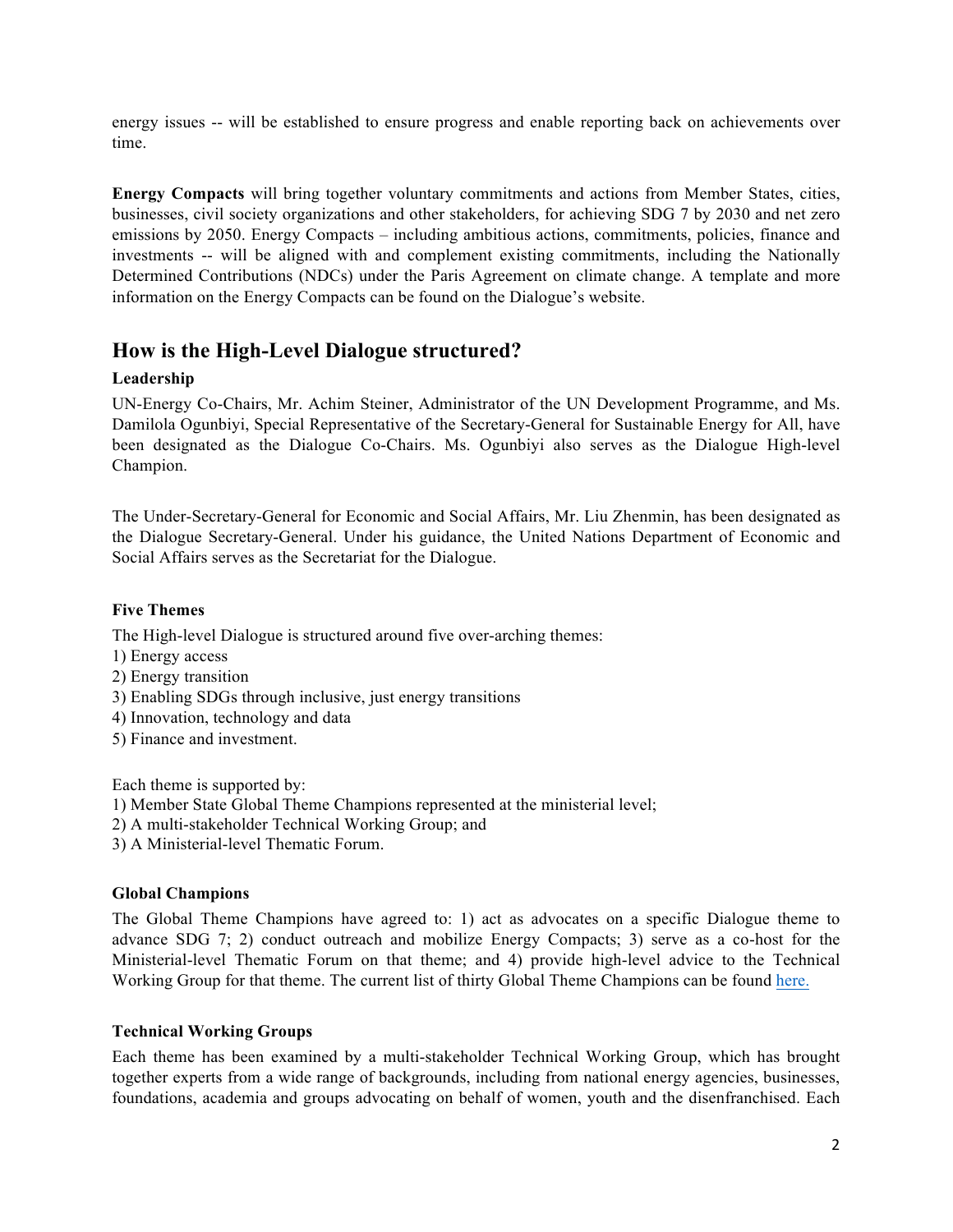group has made recommendations in its thematic area, in the form of a report that has contributed towards the global roadmap for achieving SDG 7 by 2030. Each Working Group has been co-led by three or more UN system or international organizations. The list of co-leads and members for each of the five Working Groups is posted here.

#### **Ministerial Thematic Forums**

Five Forums, one for each theme of the Dialogue, brought together Ministers and other high-level representatives from a broad range of stakeholders to share experiences and discuss opportunities for scaling up action for SDG 7. The Forums also provided a highly visible platform to launch Energy Compacts and encourage all stakeholders to mobilize further voluntary commitments. The Forums - which were co-hosted by the Global Champions for that theme – were held virtually from 21-25 June 2021.

#### **Stay up to date:**

Follow @UN\_Energy on Twitter Visit the Dialogue's website: https://www.un.org/en/conferences/energy2021 Subscribe to our newsletter: https://un.us8.listmanage.com/subscribe/post?u=7c968b583eee307ee1068e3b8&id=15142b4798

#### **10 facts and figures on sustainable energy**

The energy sector is the biggest contributor to climate change, accounting for 73% of human-caused greenhouse gas emissions.<sup>2</sup>

To follow a 1.5°C-consistent pathway, the world will need to decrease fossil fuel production by roughly 6% per year between 2020 and 2030. Countries are instead planning and projecting an average annual increase of 2%, which by 2030 would result in more than double the production consistent with the 1.5 $^{\circ}$ C limit. $^{3}$ 

The energy transition is in large part an investment issue. Pathways limiting global warming to 1.5°C are projected to involve annual average investment needs of around \$2.4 trillion in the energy system alone between 2016 and 2035, representing about 2.5% of the world's Gross Domestic Product.<sup>4</sup>

Energy efficiency is key: the right efficiency policies could enable the world to achieve more than 40% of the emissions cuts needed to reach its climate goals without new technology.<sup>5</sup>

Without action to address energy efficiency, energy demand for space cooling will more than triple by 2050 – consuming as much electricity as all of China and India today.<sup>6</sup>

759 million people -- 1 out of 10 people in the world -- still lack access to electricity. Over half, 570 million, are in Sub-Saharan Africa.<sup>1</sup>

<u> 1989 - Johann Barn, mars ann an t-Amhain an t-Amhain an t-Amhain an t-Amhain an t-Amhain an t-Amhain an t-Amh</u>

 $2$  World Resources Institute, 2020, Climate Watch Platform

 $3$  UNEP, 2020, Production Gap Report

<sup>&</sup>lt;sup>4</sup> UNDP-UNFCCC, 2019, The Heat Is On: Taking Stock of Global Climate Ambitions, p. 24

<sup>&</sup>lt;sup>5</sup> IEA, 2018, Energy Efficiency, Analysis and Outlooks to 2040

 $6$  IEA, 2018, The Future of Cooling

 $<sup>7</sup>$  IEA, IRENA, UNSD, The World Bank, WHO, 2021, Tracking SDG7, The Energy Progress Report</sup>